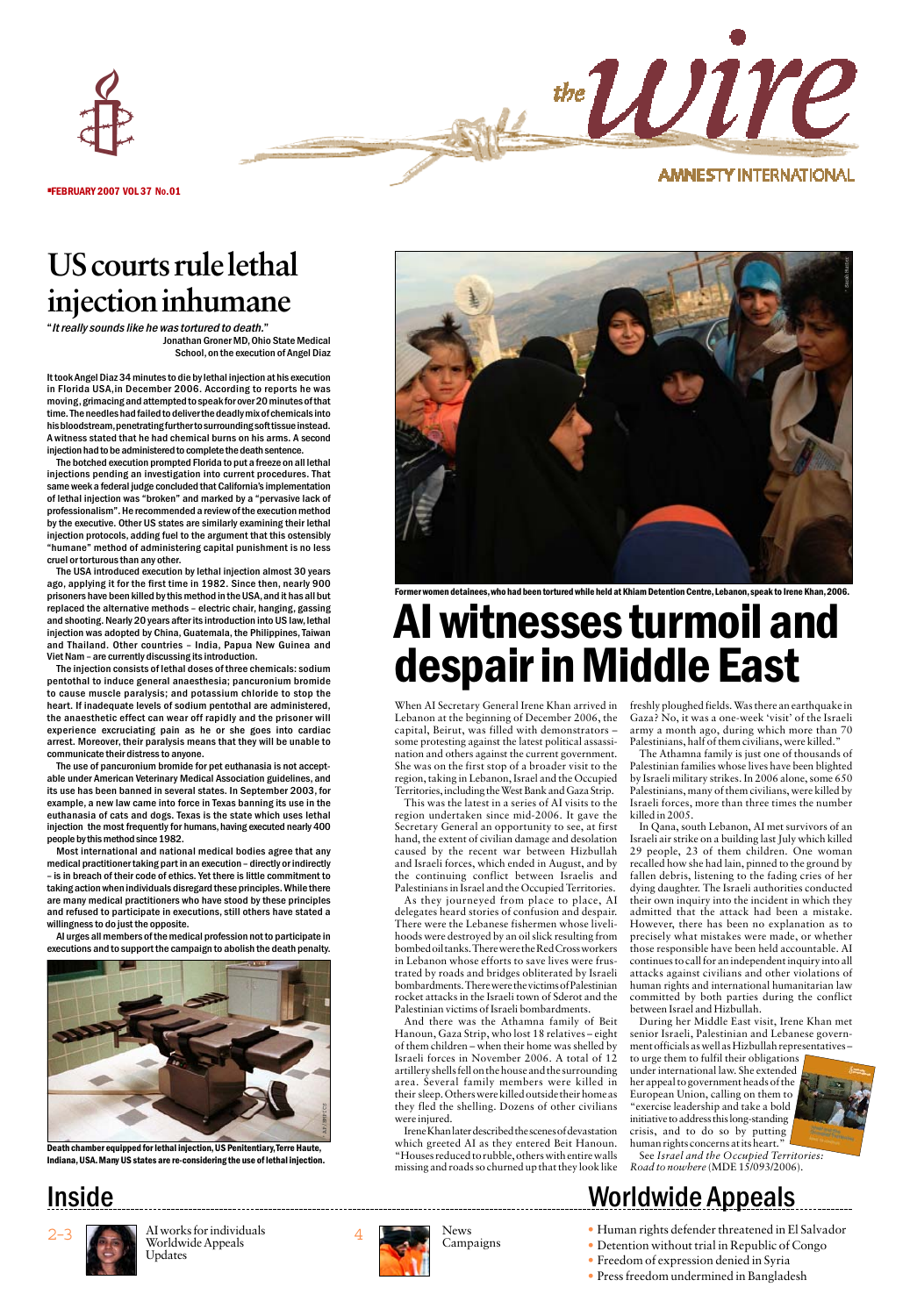# es worldwide appe AMNESTYINTERNATIONAL

#### ERITREA

Gospel singer Helen Berhane was released from Mai Serwa army camp in October 2006. Held without charge or trial



for two and a half years, she spent most of that period locked up in a metal shipping container. The authorities tortured and beat her in a failed attempt to force her to recant her faith. She was hospitalized in October 2006 after further severe beatings which have left her unable to walk and confined to a wheelchair.

Helen Berhane was among 2,000 detained members of the banned evangelical churches in Eritrea, including her own Rema church. She was arrested in 2004 after she refused to sign a statement pledging to end all Christian activities. She had released a new album of Christian music shortly before her arrest.

The Eritrean Information Minister has denied all knowledge of Helen Berhane's case. Speaking to Agence France Presse news agency about AI's comments on Helen Berhane's release, he said: "I am not saying it is a lie… what I am saying is that if these people like to make such statements then let them enjoy it, but we do not even give them recognition."

➥ Please write,calling for the immediate and unconditional release of the thousands who remain imprisoned in Eritrea solely for their religious beliefs.

Send appeals to: Issayas Afewerki, Office of the President ,PO Box 257,Asmara,Eritrea. Fax: +291 1 125 123.

#### SAUDI ARABIA

Majda Mostafa Mahir was released from prison in Saudi Arabia in November 2006 and returned to Morocco.

' Private

She was arrested in 1997 and sentenced to death on murder charges. The death sentence was annulled after the family of the man she was convicted of murdering waived its right to demand her death.

She expressed her sincere thanks to everyone who worked on her behalf and contributed towards her release.

See *Worldwide Appeals* March 2004 and November 2004.

#### TUNISIA

In November 2006, prisoner of conscience Mohammed Abbou was treated in El-Kef Hospital after persistent requests to determine the cause of the pain in his back.

In December 2006, four people –his wife Samia Abbou; lawyer Samir Ben Amor; Moncef Marzouki, leader of the banned opposition party, Congress for the Republic; and journalist Slim Boukhdir – attempted to visit Mohammed Abbou in prison. They were stopped by police nine times while driving from Tunis to El-Kef, ostensibly to check their identities and the car's registration. Later when they left a restaurant in El-Kef, they were attacked by about 50 unidentified people who insulted and spat at them, and pushed and beat them. The four managed to escape to their car. They drove to El-Kef Prison, but were attacked by more people when they walked towards the prison entrance, preventing them from visiting Mohammed Abbou. Both attacks happened in front of police who failed to take action to protect them or apprehend the attackers.

Mohammed Abbou was sentenced to three and a half years in prison in April 2005, after an unfair trial, largely for publishing two Internet articles critical of the authorities and denouncing torture in Tunisia.

See Worldwide Appeals May 2006.

**► Please continue to write, calling for the immediate and unconditional** release of prisoner of conscience Mohammed Abbou and for the end of police harassment of his family.

Send appeals to: Béchir Tekkari, Ministère de la Justice et des Droits de l'Homme,31 Boulevard Bab Benat,1006 Tunis - La Kasbah,Tunisia. Fax: +216 71 568 106. Email: mju@ministeres.tn

#### CUBA

Prisoner of conscience Pablo Pacheco Avila was one of 75 people arrested in March 2003 in one of the most severe crackdowns on the dissident movement in Cuba. AI is concerned for his health as he does not appear to be receiving necessary medical treatment

in prison. Working for an independent co-operative of journalists, he was sentenced to 20 years' imprisonment under a law which provides for lengthy prison terms for those found guilty of supporting US policy on Cuba aimed at "disrupting internal order, destabilising the country and destroying the Socialist State and the independence of Cuba." AI believes that his detention is politically motivated, relating to his legitimate, journalistic activities. See *Worldwide Appeal* April 2004.

 $\rightarrow$  Please continue to write, calling for the immediate and unconditional release of Pablo Pacheco Avila and all the other prisoners of conscience held in Cuba's jails. Pending their release, call for the authorities to provide prisoners with adequatemedical care and treatment whenever necessary. Send appeals to: Su Excelencia Dr Raul Castro Ruz,Presidente en funciones del Consejos de Estado y de Ministros,Havana,Cuba. Fax: +537 333 085.

### Detention without trial REPUBLIC OF CONGO

Former army colonel Serge André Mpassi, aged 62, was arrested at his home in Pointe-Noire on 18 February 2005. His wife told AI delegates that as many as 20 members of the security forces, reportedly wearing balaclavas, searched his home, including digging up parts of the compound. The soldiers did not say what they were looking for. After the search, they took Serge Mpassi's mobile phone, ordered him in to one of their vehicles and took him away.

Later, Serge Mpassi's wife learned that he was being held at the Directorate of Territory Surveillance regional headquarters where she was able to visit him regularly until he was transferred to the Military Academy in the capital, Brazzaville, in March 2005. She tried to visit him there but was stopped by the detaining authorities.

When AI delegates met her in early April 2005 she was extremely concerned about her husband's health since he required regular medication and a good diet following an earlier illness. Being unable to see or talk to him,<br>she was not sure whether the was not sure whether the detaining authorities had given him

the medication she had handed to officials at the Military Academy.

Serge Mpassi was transferred to the Brazzaville central civilian prison in mid-May 2005. He was still held there at the end of November 2006. It is thought that his arrest, along with several members of the security forces and more than 15 civilians, is connected to a government investigation into a theft of firearms from Bifouiti Gendarmerie, Brazzaville, and an alleged plot against the government in January 2005. Some of the detainees were given provisional release in late 2005 but Mpassi and 11 others had been held without trial for over 18 months.

For full details of his case and background information, see *Congo: Political detainees in limbo* (AFR 22/003/2006).

➥ Please write, calling for former army colonel Serge André Mpassi to be released immediately unless he is charged with a recognizably criminal offence and given a prompt and fair trial. Call for him to be given regular access to legal counsel, his family and necessary medical care.

Send appeals to: Monsieur Gabriel Entcha Ebia,Ministre de la Justice,Garde des Sceaux et des Droits Humains, Ministère de la Justice, BP 2497, Brazzaville, Republic of Cong

Fax : +242 2 814167. Salutation: Dear Minister/Monsieur le Ministre

# **Individuals: surv**

AI is making major improvements to the way it approaches its can paigning for individual people. We began 45 years ago by focusing six individuals who had been imprisoned for their non-violent beli Perhaps our greatest achievement since then has been to empo<br>people to work for other people, bridging the gap between those wh human rights are violated, and those who are prepared to campaign their behalf.

Since we began with those six cases in 1961, our methods have to adapt to new realities and new human rights atrocities. As wel working to free prisoners of conscience, our work is now also focu on a variety of other human rights violations – from campaigning those who have been forcibly evicted from their homes in Africa those denied the right to health care in Peru.

This year we are launching a new approach to reinforce our co mitment to individual people who need our help. Over the years, have developed numerous campaigning methods to help peo These include the Urgent Action network, the Worldwide App

# **Courageous call for reforr**

"*[President] Gayoom made sure nobody says anything against hi vertiling any statistical entering the inspiring against a*<br>Very early on in his Presidency he started detaining people for e *switching off the TV while he was speaking… People were just too sca to talk about him…*"

Former prisoner of conscience Jennifer Latheef is not afraid to speak of Released from house arrest in August 2006, the outspoken critic President Maumoon Abdul Gayoom, continues to campaign for grea freedom and democracy in the Maldives. A journalist and human rig defender, she is one among many hundreds of dissenting voices which authorities have tried to silence.

Jennifer Latheef was sentenced to 10 years' imprisonment in Octo 2005 on charges of "terrorism". Her alleged crime was joining a prot in September 2003 against the killings of four prisoners by pris guards. Four hundred protesters were arrested alongside her.

"That was the one time people came out against the brutality," says. "Gayoom had never seen that kind of opposition."

#### Beaten and arrested

Jennifer Latheef was badly beaten by the arresting police offic during another mass protest in 2004: "We were blindfolded and ha cuffed… [security personnel] hit me on my lower back with their st boots twice, and that was enough to give me a permanent injury." one has been brought to justice for these abuses.

Her conviction appeared politically motivated as she is the daughter Mohamed Latheef, a prominent leader of the democratic opposition the Maldives, who currently lives in exile in Sri Lanka.

Once sentenced, Jennifer Latheef was moved to Maafushi Prison, an island south of the capital, Malé. Conditions there are notoriou

# BANGLADESH

## Press freedom undermined

"*What we are doing is too tough without the cooperation of Amnesty International*."– Sumi Khan

Sumi Khan, a 34-year-old journalist working with local and national magazines and based in the city of Chittagong, has been attacked and received death threats as a result of her investigative journalism for the past two years. She was stabbed in an attack in 2004, and her attackers remain at large.

Sumi Khan has written investigative articles alleging the involvement of local politicians and religious groups in attacks on members of minority communities, and about kidnapping and land-grabbing by landlords.

On 12 March 2005 Sumi Khan received a written death threat telling her to retract articles she had written on Islamist groups. Fellow journalists in Chittagong received similar death threats allegedly from local

Islamist groups. In December 2005, Sumi Khan and a number of other journalists from Chittagong, as well as police, govern-

ment officials and magistrates from across the country, received death threats. They were reportedly threatened in a letter to the Chittagong Press Club, an organization for journalists The letter, allegedly from the banned Islamist group Jamaatul Mujahideen Bangladesh (JMB), was believed to be part of a campaign by some Islamist groups to destabilize democratic society in Bangladesh.

The government ordered a police guard at the Chittagong Press Club and arrested suspected members of the JMB However, the government's failure to investigate the death threats or protection needs of those named in the lette has put Sumi Khan and other journalists, who write about the activities of Islamis groups, at risk of further attacks. Sumi Khan has received further threats from unidentified sources and attacks on journalists have continued nationwide.

 $\blacktriangleright$  Please write, calling on the authorities to undertake a full, impartial and independent investigation into the threats and attack against Sumi Khan and to bring the perpetrators to justice.

Send appeals to: Mr Iajuddin Ahmed, President and Chief Adviser of the Caretaker Government, Office of the Chief Adviser, Dhaka,Bangladesh. Salutation: Dear Chief Adviser

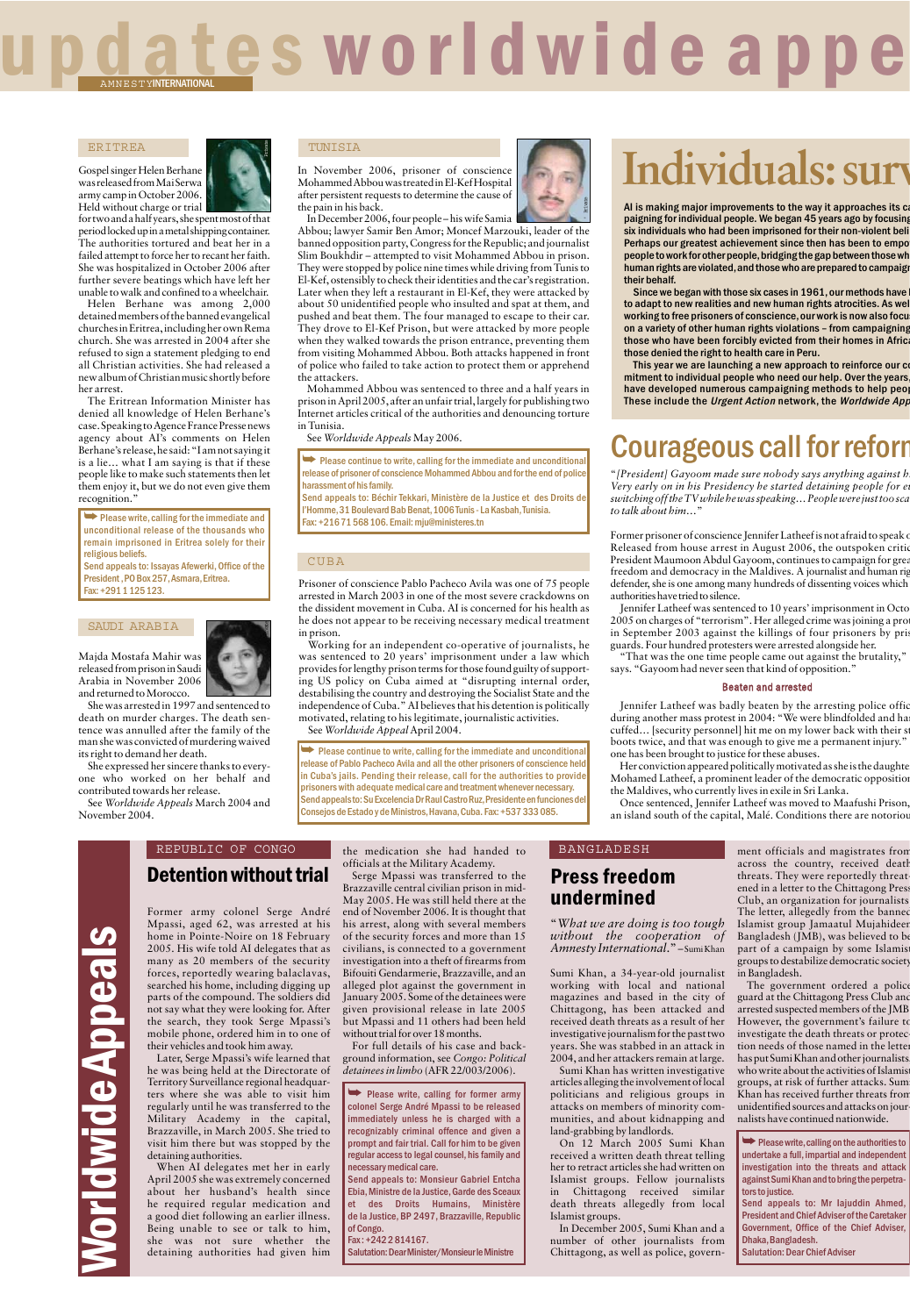# als updates worldwide ap

# **ivors and activists**

initiative, case sheets, action files, appeal cases and a host of other systems that feature specific individuals who need AI's help. This new approach will better co-ordinate our campaigning efforts and ensure that our work with and for individuals is increasingly interconnected.

From now, the various ways we work for people who need AI's campaigning help will come under a dedicated unit at the International Secretariat – the Individuals at Risk Campaigns Team – to progress this work.

This new approach is an exciting development for activists, as eventually we hope to enable you to see what other activists in different parts of the world have been doing on the same case.

The people highlighted in this issue – and every issue – of the Wire are just a small selection of those who need you to take action. Each represents a wider concern,and by helping these people we also help to change the policies and practices which allow such abuses to happen. We look forward to campaigning with you in the future.

## in the Maldives

harsh, with toilets constantly overflowing, unhygienic food and abuse from prison guards. Poor bedding and a failure to provide treatment exacerbated her back problems. Eventually she was admitted to<br>hospital and later placed under hospital and later placed house arrest.

On 16 August 2006, Jennifer Latheef was released when President Gayoom announced that he would pardon her. She

thanked AI and others for their support, saying: "Amnesty and friends from Maldives and all over the world have put tremendous effort into securing my freedom."

#### Reforms promised

While the government is now implementing a far-reaching process of political and judicial reforms, the authorities continue to carry out periodic crackdowns on democratic freedoms. The security forces have detained government critics or those attending anti-government rallies, with reports of protesters being beaten at the time of arrest. The opposition demands a faster pace of reform, while the government accuses the opposition of impeding the reform process through mass rallies that unnecessarily threaten public order.

"The government has consistently used the media, police and the courts to spread fear and intimidate the people," says Jennifer Latheef. "The mass arrests of November [2006] only show that [President] Gayoom is not going to allow the rights to freedom of expression, association and assembly, despite what he says to international bodies."

#### CHINA

to Pakistan.

Abdulwahab Tohti.

AI has learnt more details about the fate of Muhammed Tohti Metrozi following his forcible return to China from Pakistan in 2003. In a letter sent from prison, Muhammed Tohti asked a friend to sell his belongings in Pakistan and send him the money for medical treatment. Muhammed Tohti, a recognized refugee awaiting resettle-

and is now unable to walk unaided as a result.

See *Worldwide Appeal* September 2003.

information on the whereabouts of Abdulwahab Tohti. Send appeals to: Ismail Tiliwaldi Zhuxi, Chair of the XUAR People's Government, Xinjiang Wiewuer Zizhiqu Renmin Zhengfu, 2

ment in Sweden, was forcibly returned to China along with fellow Uighur, Abdulwahab Tohti. They had reportedly been engaged in pro-independence activities in the Xinjiang Uighur Autonomous Region (XUAR), China, before fleeing

Following a secret trial in July 2005, Muhammed Tohti's family were told that he had been sentenced to life imprisonment. The exact charges against him remain unconfirmed but according to earlier reports they were related to his application for asylum and his work helping Uighur refugees in Pakistan. After the verdict, he went on a hunger strike for 17 days until he became very ill. He has never properly recovered

There is still no further information on the whereabouts of

➥ Please continue to write,calling for Muhammed Tohti Metrozi to be released and allowed to leave the country if he wishes. Call for



#### USA

Ali Saleh Kahlah al-Marri, a Qatari national, has been held without charge or trial in military custody since June 2003. The US government is now seeking to have his case



dismissed from the appeals court under the recently passed Military Commissions Act. If successful, this would take away his right, as a non-US citizen arrested in the USA, to contest his detention or treatment in the US courts.

Ali al-Marri was designated an "enemy combatant" under an executive order signed by President Bush. So far, lower courts have ruled that Ali al-Marri's detention is lawful provided he has the opportunity to challenge the basis of his case.

Held in conditions of extreme isolation in South Carolina, AI is calling for Ali al-Marri's release or that he be charged and brought to trial in accordance with international law. AI is also calling for an end to his isolation, and for him to be allowed visits from and communication with his family.

See *Worldwide Appeal* August 2006.

➥ Please send appeals on behalf of Ali Saleh Kahlah al-Marri to: President George W Bush,The White House, Office of the President, 1600 Pennsylvania Avenue, Washington DC 20500,USA. Fax: +1 202 456 2461. Email: comments@whitehouse.gov

CHINA

' AI

Chen Guangcheng's prison sentence was upheld in January following a retrial and subsequent second appeal behind closed doors. He was sentenced to a prison term of four years and three months for damaging property and blocking traffic after grossly unfair trials.

affected thousands of local women. AI believes his sentence is a politically motivated attempt to prevent him from pursuing his peaceful human rights activities and that he should be released immediately and unconditionally. He was first convicted in August 2006 after a trial lasting less than two hours. The trial was the culmination of

Email: webmaster@xinjiang.gov.cn

' New Internationalist



months of beatings and arbitrary detention which began in September 2005. His lawyers were obstructed at every stage – from collecting evidence to representing him in court. His family, defence lawyers and other supporters have also been subjected to beatings, harassment and intimidation. He appealed his sentence, and in a surprise move the appeal court ordered a retrial. However, the retrial failed to consider new evidence from key witnesses and did not deliver justice.

See *Worldwide Appeals* October 2006.

➥Please continue to write,calling for the immediate release of prisoner of conscience Chen Guangcheng. Send appeals to: Minister of Justice Aiying Wu Buzhang, Sifabu, 10 Chaoyangmen Nandajie, Chaoyangqu, Beijingshi, 100020,China.

Fax: +86 10 65292345

Email: webmaster@xinjiang.gov.cn

#### EL SALVA D O R

## Human rights defender receives death threats

The director of Asociación Entre Amigos, William Hernández, and other members of the organization have received death threats and are apparently under surveillance. It is feared that this intimidation is an attempt to stop the organization's work on behalf of lesbian, gay, bisexual and transgender (LGBT) people in El Salvador. The threats follow approval by the Legislative Assembly of an amendment to the Constitution that would make it illegal for same-sex couples to marry and adopt children. The Asociación Entre Amigos has been campaigning against this amendment.

On 1 June 2006 William Hernández was threatened at gunpoint outside the Asociación Entre Amigos office in the capital, San Salvador, soon after the police officer assigned to protect him had left him for the day. An unidentified man approached William Hernández from behind and put a gun to his neck threatening to kill him unless he stopped campaigning against the amendment.

The office had been raided two days earlier. Windows were broken, files searched and threatening notes left. A number of documents were taken, including plans for a demonstration in front of the Legislative



LGBT people in El Salvador regularly face attacks and intimida-

tion. The Asociación Entre Amigos has reported seven raids on their offices during the last five years. Despite reporting the incidents to the authorities, investigations into them have proved superficial, and nobody has been brought to justice.

➥ Please write, calling for the authorities to promptly and fully investigate the threats against William Hernández and the raids on the offices of the Asociación Entre Amigos, and to ensure appropriate protection for the activists to enable them to continue their legitimate campaigns on behalf of lesbian, gay, bisexual and transgender people in El Salvador.

Send appeals to: President Elías Antonio Saca González, President of the Republic of El Salvador,Casa Presidencial,Alameda Dr Manuel Enrique 5500, San Salvador, El Salvador. Fax: +503 2243 9947.

Salutation: Dear President

## SYRIA Freedom of expression denied to journalist

Lawyer and human rights defender Anwar al-Bunni, journalist Michel Kilo, and Mahmoud 'Issa were arrested in May 2006 after signing the Beirut-Damascus Declaration. The Declaration called on the Syrian and Lebanese governments to normalize relations by exchanging ambassadors and defining their shared borders. The men are held in 'Adra prison near Damascus. AI believes all three are prisoners of conscience, held solely for their work in support of democratic rights.

They were among a group of at least 10 activists arrested by State Security service officers following the signing of the Declaration by hundreds of Syrian and Lebanese nationals. They are reportedly held on various charges including "weakening nationalist feeling and inciting racial or sectarian strife", "insulting official institutions and public officials" and with joining a political or international group<br>without\_government\_permission.\_Two government permission. Two others, Khalil Hussein and Suleyman Shummar, who were released in September 2006, are believed to be in danger of rearrest having been charged with the same or similar offences. The other five men were released on bail after reportedly withdrawing their names from the Declaration. It is feared that they may have been coerced into withdrawing their names.

Mahmoud 'Issa was released on 25 September 2006 but re-arrested a month later. Anwar al-Bunni and Michel Kilo have been detained for almost nine months. Anwar al-Bunni is said to have been beaten during his initial interrogation while held in incommunicado detention. On 31 December, he was reportedly beaten by another prison inmate who pushed him down the stairs. The beating was reportedly witnessed by prison guards who failed to intervene and followed a statement he made to the press concerning the execution of Saddam Hussein in Iraq. All three men have been persistently harassed by the Syrian authorities over the years because of their support for democratic rights.

 $\rightarrow$  Please write, calling for the immediate and unconditional release of prisoners of conscience Anwar al-Bunni, Michel Kilo and Mahmoud 'Issa detained solely for exercising their right to freedom of expression. Send appeals to: His Excellency Bashar al-Assad, Presidential Palace, al-Rashid Street, Damascus, Syria. Fax: +963 11 332 3410. Salutation: Your Excellency

He brought a legal case against the local authorities in Linyi, Shandong province, for carrying out a campaign of forced abortions and sterilizations, which reportedly

Zhongshanlu,Wulumuqishi 830041,Xinjiang Weiwuer Zizhiqu,China.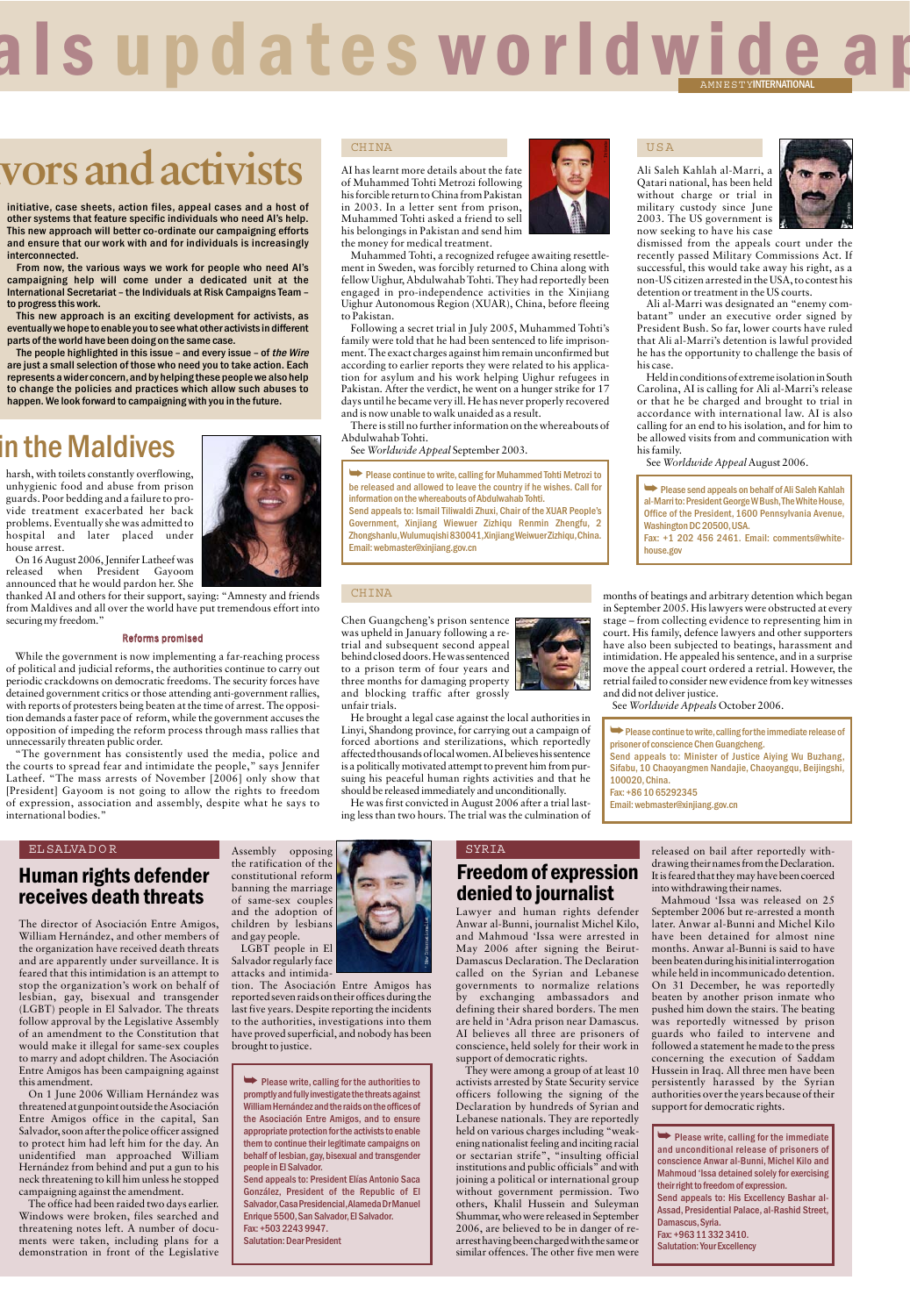"*What we are doing is too tough without the cooperation of Amnesty International*."– Sumi Khan

to talk about him...

Sumi Khan, a 34-year-old journalist working with local and national magazines and based in the city of Chittagong, has been attacked and received death threats as a result of her However, the government's failure to investigative journalism for the past two investigate the death threats or protec- She was stabbed in an attack in 2004, and her attackers remain at large. Sumi Khan has written investigative

articles alleging the involvement of local politicians and religious groups in attacks on members of minority communities, and about kidnapping and land-grabbing by landlords.

On 12 March 2005 Sumi Khan received a written death threat telling her to retract articles she had written on Islamist groups. Fellow journalists in Chittagong received similar death threats allegedly from local Islamist groups.

The government ordered a police guard at the Chittagong Press Club and arrested suspected members of the JMB. tion needs of those named in the lette has put Sumi Khan and other journalists, who write about the activities of Islamist groups, at risk of further attacks. Sumi Khan has received further threats from unidentified sources and attacks on jour-

 $\blacktriangleright$  Please write, calling on the authorities to undertake a full, impartial and independent increase a ran, impartant and independent ainst Sumi Khan and to bring the perpetra .<br>rs to justice. end appeals to: Mr Iajuddin Ahmed

President and Chief Adviser of the Caretake ernment, Office of the Chief Advise **Dhaka, Bangladesh** Salutation: Dear Chief Adviser

In December 2005, Sumi Khan and a number of other journalists from Chittagong, as well as police, government officials and magistrates from

across the country, received death threats. They were reportedly threat ened in a letter to the Chittagong Press Club, an organization for journalists. The letter, allegedly from the banned Islamist group Jamaatul Mujahideen Bangladesh (JMB), was believed to be part of a campaign by some Islamist groups to destabilize democratic society

held on various charges including "weak ening nationalist feeling and inciting racial or sectarian strife", "insulting official institutions and public officials" and with joining a political or international group without government permission. Two others, Khalil Hussein and Suleyman Shummar, who were released in September 2006, are believed to be in danger of re arrest having been charged with the same or<br>similar offences. The other five men were Detertion when the stock of Mathematical and the stock of the stock of the stock of the stock of the stock of the stock of the stock of the stock of the stock of the stock of the stock of the stock of the stock of the sto

 $\rightarrow$  Please write, calling for former army colonel Serge André Mpassi to be release  $\frac{1}{10}$  mediately unless he is charged with a ognizably criminal offence and given a pt and fair trial. Call for him to be give regular access to legal counsel, his family and

d appeals to: Monsieur Gabriel Entch .<br>Ebia, Ministre de la Justice, Garde des Sceau et des Droits Humains, Ministère de la Justice, BP 2497, Brazzaville, Republ

of Congo.  $\frac{1}{6}$ ax : +242 2 814167.

Her conviction appeared politically motivated as she is the daughter of Mohamed Latheef, a prominent leader of the democratic opposition in

thanked AI and others for their support, saying: "Amnesty and friends from Maldives and all over the world have put tremendous effort into

Salutation: Dear Minister/Monsieur le Ministre

essary medical care.

These include the *Urgent Action* network, the *Worldwide Appeal* happen. We look forward to campaigning with you in the future. The people highlighted in this issue – and every issue – of the Wire are just a small selection of those who need you to take action. Each represents a wider concern,and by helping these people we also help to change the policies and practices which allow such abuses to

In December 2006, four people-his wife Samia Abbou; lawyer Samir Ben Amor; Moncef Marzouki, leader of the banned opposition party, Congress for the Republic; and journalist Slim Boukhdir – attempted to visit Mohammed Abbou in prison. They were stopped by police nine times while driving from Tunis to El-Kef, ostensibly to check their identities and the car's registration. Later when they left a restaurant in El-Kef, they were attacked by about 50 unidentified people who insulted and spat at them, and pushed and beat them. The four managed to escape to their car. They drove to El-Kef Prison, but were attacked by more people when they walked towards the prison entrance, preventing them from visiting Mohammed Abbou. Both attacks happened in front of police who failed to take action to protect them or apprehend the attackers.

> ➥ Please write, calling for the authorities to promptly and fully investigate the threats against William Hernández and the raids on the offices of the Asociación Entre Amigos, and to ensure appropriate protection for the activists to enable them to continue their legitimate campaigns on behalf of lesbian, gay, bisexual and transgender people in El Salvador. end appeals to: President Elías Antonio Saca González, President of the Republic of El

Salvador,Casa Presidencial,Alameda Dr Manuel Enrique 5500, San Salvador, El Salvador. Fax: +503 2243 9947. Salutation: Dear President

REPUBLIC OF CONGO

EL SALVA D O R



 $\rightarrow$  Please continue to write, calling for the immediate and uncondition ase of Pablo Pacheco Avila and all the other prisoners of conscience he in Cuba's jails. Pending their release, call for the authorities to provide oners with adequate medical care and treatment whenever necessary. nd appeals to: Su Excelencia Dr Raul Castro Ruz, Presidente en funciones del Consejos de Estado y de Ministros,Havana,Cuba. Fax: +537 333 085.

Prisoner of conscience Pablo Pacheco Avila was one of 75 people arrested in March 2003 in one of the most severe crackdowns on the dissident movement in Cuba. AI is concerned for his health as he does not appear to be receiving necessary medical treatment in prison.

**► Please write, calling for the immediate and** unconditional release of the thousands who remain imprisoned in Fritrea solely for their religious beliefs. Send appeals to: Issayas Afewerki, Office of the President ,PO Box 257,Asmara,Eritrea.

.<br>Send appeals to: Béchir Tekkari, Ministère de la Justice et des Droits d ne, 31 Boulevard Bab Benat, 1006 Tunis - La Kasbah, Tunisia. Fax: +216 71 568 106. Email: mju@ministeres.tn

AI has learnt more details about the fate of Muhammed Tohti Metrozi following his forcible return to China from Pakistan in 2003. In a letter sent from prison, Muhammed Tohti asked a friend to sell his belongings in Pakistan and send him the money for medical treatment.

Working for an independent co-operative of journalists, he was sentenced to 20 years' imprisonment under a law which provides for lengthy prison terms for those found guilty of supporting US policy on Cuba aimed at "disrupting internal order, destabilising the country and destroying the Socialist State and the independence of Cuba." AI believes that his detention is politically motivated, relating to his legitimate, journalistic activities. See *Worldwide Appeal* April 2004.

Gospel singer Helen Berhane was released from Mai Serwa army camp in October 2006. Held without charge or trial

for two and a half years, she spent most of that period locked up in a metal shipping container. The authorities tortured and beat her in a failed attempt to force her to recant her faith. She was hospitalized in October 2006 after further severe beatings which have left her unable to walk and confined to a wheelchair.

> </u> be released and allowed to leave the country if he wishes. Call fo information on the whereabouts of Abdulwahab Tohti. Send appeals to: Ismail Tiliwaldi Zhuxi, Chair of the XUAR People's Government, Xinjiang Wiewuer Zizhiqu Renmin Zhengfu, 2 Zhongshanlu,Wulumuqishi 830041,Xinjiang Weiwuer Zizhiqu,China. Email: webmaster@xinjiang.gov.cn

dismissed from the appeals court under the recently passed Military Commissions Act. If successful, this would take away his right, as a non-US citizen arrested in the USA, to contest his detention or treatment in the US courts.

Helen Berhane was among 2,000 detained members of the banned evangelical churches in Eritrea, including her own Rema church. She was arrested in 2004 after she refused to sign a statement pledging to end all Christian activities. She had released a new album of Christian music shortly before her arrest.

The Eritrean Information Minister has denied all knowledge of Helen Berhane's case. Speaking to Agence France Presse news agency about AI's comments on Helen Berhane's release, he said: "I am not saying it is a lie… what I am saying is that if these people like to make such statements then let them enjoy it, but we do not even give them recognition."

> Chen Guangcheng's prison sentence was upheld in January following a retrial and subsequent second appeal behind closed doors. He was sentenced to a prison term of four years and three months for damaging property and blocking traffic after grossly

"*[President] Gayoom made sure nobody says anything against him.*

*switching off the TV while he was speaking… People were just too scared*

Former prisoner of conscience Jennifer Latheef is not afraid to speak out. Released from house arrest in August 2006, the outspoken critic of President Maumoon Abdul Gayoom, continues to campaign for greater freedom and democracy in the Maldives. A journalist and human rights defender, she is one among many hundreds of dissenting voices which the

authorities have tried to silence.

**►** Please continue to write, calling for the immediate release of isoner of conscience Chen Guangcheng. end appeals to: Minister of Justice Aiving Wu Buzhang, Sifabu, 10 Chaoyangmen Nandajie, Chaoyangqu, Beijingshi, 100020,China. Fax: +86 10 65292345 Email: webmaster@xinjiang.gov.cn

▶ Please write, calling for the immediate and unconditional release of prisoners of .<br>cience Anwar al-Bunni, Michel Kilo and ahmoud 'Issa detained solely for exercising eir right to freedom of expression. In against the compared in the supercentality of a share alssad, Presidential Palace, al-Rashid Street mascus, Syria. Fax: +963 11 332 3410. ation: Your Excellency

Jennifer Latheef was sentenced to 10 years' imprisonment in October 2005 on charges of "terrorism". Her alleged crime was joining a protest in September 2003 against the killings of four prisoners by prison guards. Four hundred protesters were arrested alongside her.

"That was the one time people came out against the brutality," she

*Very early on in his Presidency he started detaining people for even* unhygienic food and abuse from prison

says. "Gayoom had never seen that kind of opposition."

Beaten and arrested Jennifer Latheef was badly beaten by the arresting police officers during another mass protest in 2004: "We were blindfolded and handcuffed… [security personnel] hit me on my lower back with their steel boots twice, and that was enough to give me a permanent injury." No

one has been brought to justice for these abuses.

the Maldives, who currently lives in exile in Sri Lanka.

Once sentenced, Jennifer Latheef was moved to Maafushi Prison, on an island south of the capital, Malé. Conditions there are notoriously

harsh, with toilets constantly overflowing, guards. Poor bedding and a failure to provide treatment exacerbated her back problems. Eventually she was admitted to hospital and later placed under

house arrest.

On 16 August 2006, Jennifer Latheef was released when President Gayoom announced that he would pardon her. She

securing my freedom."

Reforms promised While the government is now implementing a far-reaching process of political and judicial reforms, the authorities continue to carry out periodic crackdowns on democratic freedoms. The security forces have detained government critics or those attending anti-government rallies, with reports of protesters being beaten at the time of arrest. The opposity tion demands a faster pace of reform, while the government accuses the opposition of impeding the reform process through mass rallies that

unnecessarily threaten public order.

"The government has consistently used the media, police and the courts to spread fear and intimidate the people," says Jennifer Latheef. "The mass arrests of November [2006] only show that [President] Gayoom is not going to allow the rights to freedom of expression, association and assembly, despite what he says to

international bodies."

six individuals who had been imprisoned for their non-violent beliefs. Perhaps our greatest achievement since then has been to empower people to work for other people,bridging the gap between those whose human rights are violated,and those who are prepared to campaign on

their behalf.

Since we began with those six cases in 1961,our methods have had to adapt to new realities and new human rights atrocities. As well as working to free prisoners of conscience, our work is now also focused on a variety of other human rights violations – from campaigning for those who have been forcibly evicted from their homes in Africa to

AI is making major improvements to the way it approaches its cam-initiative, case sheets, action files, appeal cases and a host of paigning for individual people. We began 45 years ago by focusing on other systems that feature specific individuals who need AI's help. This new approach will better co-ordinate our campaigning efforts and ensure that our work with and for individuals is increasingly interconnected.

those denied the right to health care in Peru.

This year we are launching a new approach to reinforce our commitment to individual people who need our help. Over the years, we have developed numerous campaigning methods to help people.

From now, the various ways we work for people who need AI's campaigning help will come under a dedicated unit at the International Secretariat – the Individuals at Risk Campaigns Team – to progress this work.

This new approach is an exciting development for activists, as eventually we hope to enable you to see what other activists in different parts of the world have been doing on the same case.

In November 2006, prisoner of conscience Mohammed Abbou was treated in El-Kef Hospital after persistent requests to determine the cause of the pain in his back.

Mohammed Abbou was sentenced to three and a half years in prison in April 2005, after an unfair trial, largely for publishing two Internet articles critical of the authorities and denouncing torture in Tunisia.

See *Worldwide Appeals*May 2006.

**►** Please continue to write, calling for the immediate and uncondition release of prisoner of conscience Mohammed Abbou and for the end of police .<br>assment of his family.

Majda Mostafa Mahir was released from prison in Saudi Arabia in November 2006 and returned to Morocco.

She was arrested in 1997 and sentenced to death on murder charges. The death sentence was annulled after the family of the man she was convicted of murdering waived its right to demand her death.

She expressed her sincere thanks to everyone who worked on her behalf and contributed towards her release. See *Worldwide Appeals* March 2004 and

November 2004.

# u p d a t e s w o r l d w i d e a p p e a l s u p d a t e s w o r l d w i <u>d e a p</u>

**Individuals: survivors and activists**

Courageous call for reform in the Maldives

' Private

' Private

#### TUNISIA

#### SAUDI ARABIA

Worldwide Appeals

E  $\overline{\phantom{a}}$ 

 $\overline{\bullet}$ 

**CO** 

 $\overline{\mathbf{C}}$  $\overline{\mathbf{d}}$ ĕ  $\overline{\bullet}$  $\overline{\mathbf{d}}$  $\overline{\mathbf{d}}$  $\overline{\phantom{a}}$ 

#### CUBA

Fax: +291 1 125 123.

Muhammed Tohti, a recognized refugee awaiting resettlement in Sweden, was forcibly returned to China along with fellow Uighur, Abdulwahab Tohti. They had reportedly been engaged in pro-independence activities in the Xinjiang Uighur Autonomous Region (XUAR), China, before fleeing to Pakistan.

Following a secret trial in July 2005, Muhammed Tohti's family were told that he had been sentenced to life imprisonment. The exact charges against him remain unconfirmed but according to earlier reports they were related to his application for asylum and his work helping Uighur refugees in Pakistan. After the verdict, he went on a hunger strike for 17 days until he became very ill. He has never properly recovered and is now unable to walk unaided as a result. There is still no further information on the whereabouts of Abdulwahab Tohti.

See *Worldwide Appeal* September 2003.





Ali Saleh Kahlah al-Marri, a Qatari national, has been held without charge or trial in military custody since June 2003. The US government is now seeking to have his case

Ali al-Marri was designated an "enemy combatant" under an executive order signed by President Bush. So far, lower courts have ruled that Ali al-Marri's detention is lawful provided he has the opportunity to challenge the basis of his case.

Held in conditions of extreme isolation in South Carolina, AI is calling for Ali al-Marri's release or that he be charged and brought to trial in accordance with international law. AI is also calling for an end to his isolation, and for him to be allowed visits from and communication with his family.

See *Worldwide Appeal* August 2006.

#### USA

➥ Please send appeals on behalf of Ali Saleh Kahlah al-Marri to: President George W Bush,The White House, Office of the President, 1600 Pennsylvania Avenue, Washington DC 20500,USA. Fax: +1 202 456 2461. Email: comments@whitehouse.gov

unfair trials. He brought a legal case against the local authorities in Linyi, Shandong province, for carrying out a campaign of forced abortions and sterilizations, which reportedly affected thousands of local women. AI believes his sentence is a politically motivated attempt to prevent him from pur suing his peaceful human rights activities and that he should be released immediately and unconditionally. He was first convicted in August 2006 after a trial last-

ing less than two hours. The trial was the culmination of

The letter, allegely from the bannel and the simulations and the amplached in the approach of Asociación Entre Amigos, children by lesbians and harmon rights defined in the approple.<br>The director of Asociación Entre Amigos

months of beatings and arbitrary detention which began in September 2005. His lawyers were obstructed at every stage – from collecting evidence to representing him in court. His family, defence lawyers and other supporters have also been subjected to beatings, harassment and intimidation. He appealed his sentence, and in a surprise move the appeal court ordered a retrial. However, the retrial failed to consider new evidence from key witnesses and did not deliver justice.

See *Worldwide Appeals* October 2006.

' Private

#### ERITREA

#### CHINA

 $^{\rm k}$ 

' Private